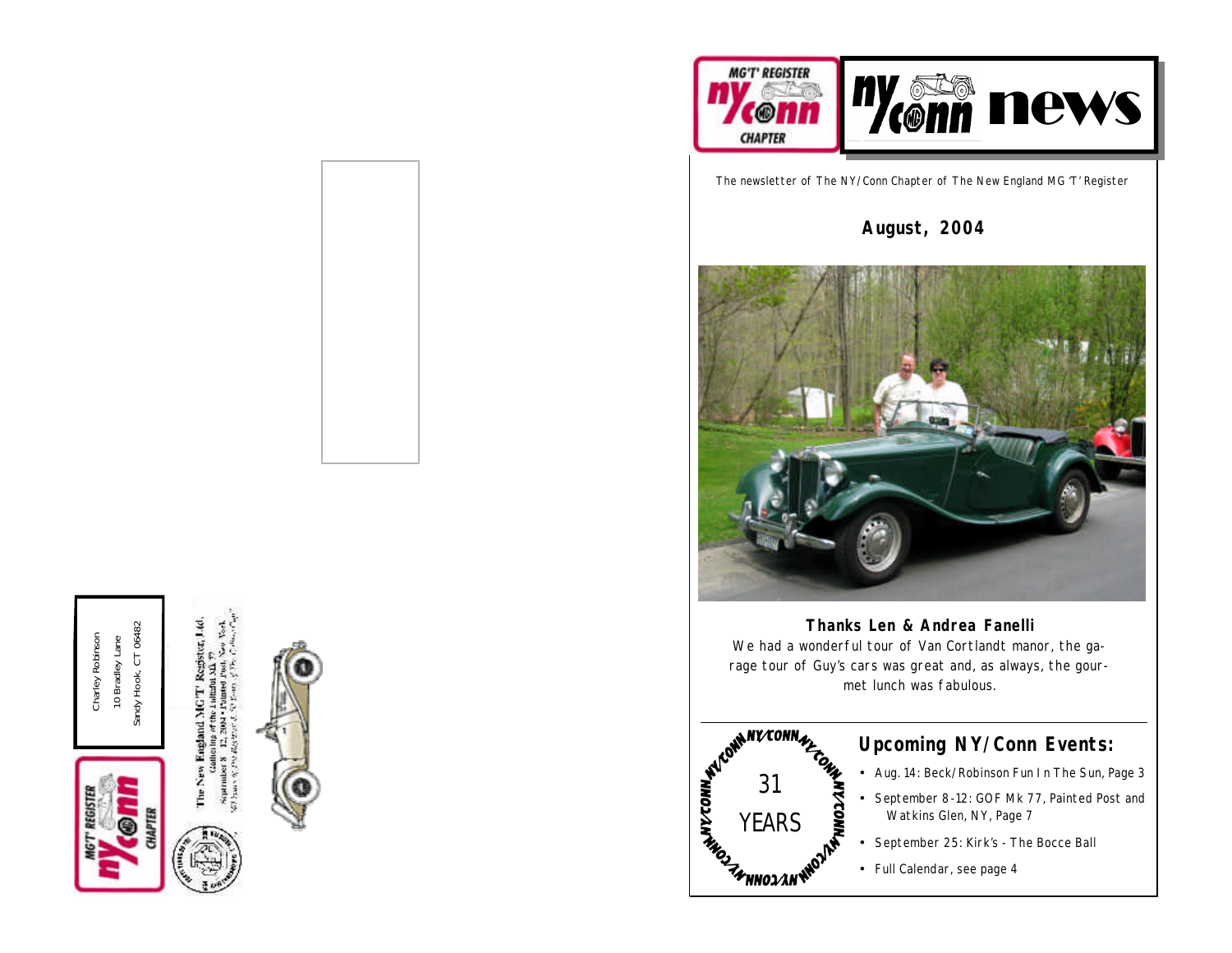



NY/Conn Website: **http://nyconn.org**

#### **Charley Robinson**

ALLAND IN THE

*Managing Director Editor (Newsletter)* 10 Bradley Lane Sandy Hook, CT 06482 203-270-1244 director@nyconn.org

### **Jan Hurd**

*Photo Archive* 11 Partridge Drive Ridgefield, CT 06877 (203) 438-2796 photos@nyconn.org *Membership Treasurer* 356 E. Grassy Sprain Road Yonkers, NY 10710

**Andrea Fanelli**

914-961-7105 membership@nyconn.org

### **Ed Flax**

*Webmaster* 6 Oxford Court Princeton Junction, NJ 08550 (609) 275-8690 webmaster@nyconn.org

### **Membership**

All memberships expire at the end of November. Send a check made payable to Andrea Fanelli or cash. (See her address above). All NY/Conn members should also be current members of The New England MG 'T' Register, PO Box 1957, Cary, NC 27512-1957; 919-851-3030; fax: 919-858-0386, email: athomas990@aol.com, or on the web at http://www.nemgt.org.



### Wim This 1937 MG TA!

As detailed in the latest issue of TSO (See pages 5 & 29, Aug. 04, for complete details.), this beautiful TA is being raffled off to benefit the Knudson Churchill Scholarship Trust. Ticket Orders & Checks Payable to Knudson Churchill Scholarship Trust, PO Box 470547, Charlotte, NC 28247-0547. Include complete address & phone number. Tickets sold on a First Come Basis!







### Page 11

"Ycenn **CHAPTER** 

### **Membership Directory**

I'm preparing a new membership directory and would like to be sure that my information is as current and correct as possible. I will include as much (or as little) of the following information as you would like (Let me know if you'd rather not be included:)

|                       | Home Phone: ______________________ Work Phone: ______________ |
|-----------------------|---------------------------------------------------------------|
|                       |                                                               |
|                       |                                                               |
|                       | MG Model: ________ Year: _______ Color: __________________    |
| (for each MG you own) |                                                               |

Also, please send a photo of your car, preferably with you (and your spouse) in the photo to Charley Robinson (info on page 2.)

## **Thanks Guy & Laurie**

O n our way home from the Van Cortlandt Mansion tour, we stopped by Guy & Laurie Towle's place to check out their wonderful collection of autos, which included a Ferrari, Porsche, Corvette, a couple of Fords and several Jags.



# **Classifieds - Your Ad Here - Free**

# **Wanted**

**Top Installer** - Dick DiRenno is looking for someone to install a hood (top) on his TC. Qualified, interested parties should contact Dick directly at (914) 762-0698 or by email: annrichdr@msn.com.

#### **Navigator for GOF Mk 77** -

Judy Johnson is looking for somebody to fill the passenger seat for the trip to GOF Mk 77, September 8 - 12, in Painted Post, NY. Departure date and time is flexible; contact Judy directly at (914) 277-5480 or by email at: JJsMG@aol.com.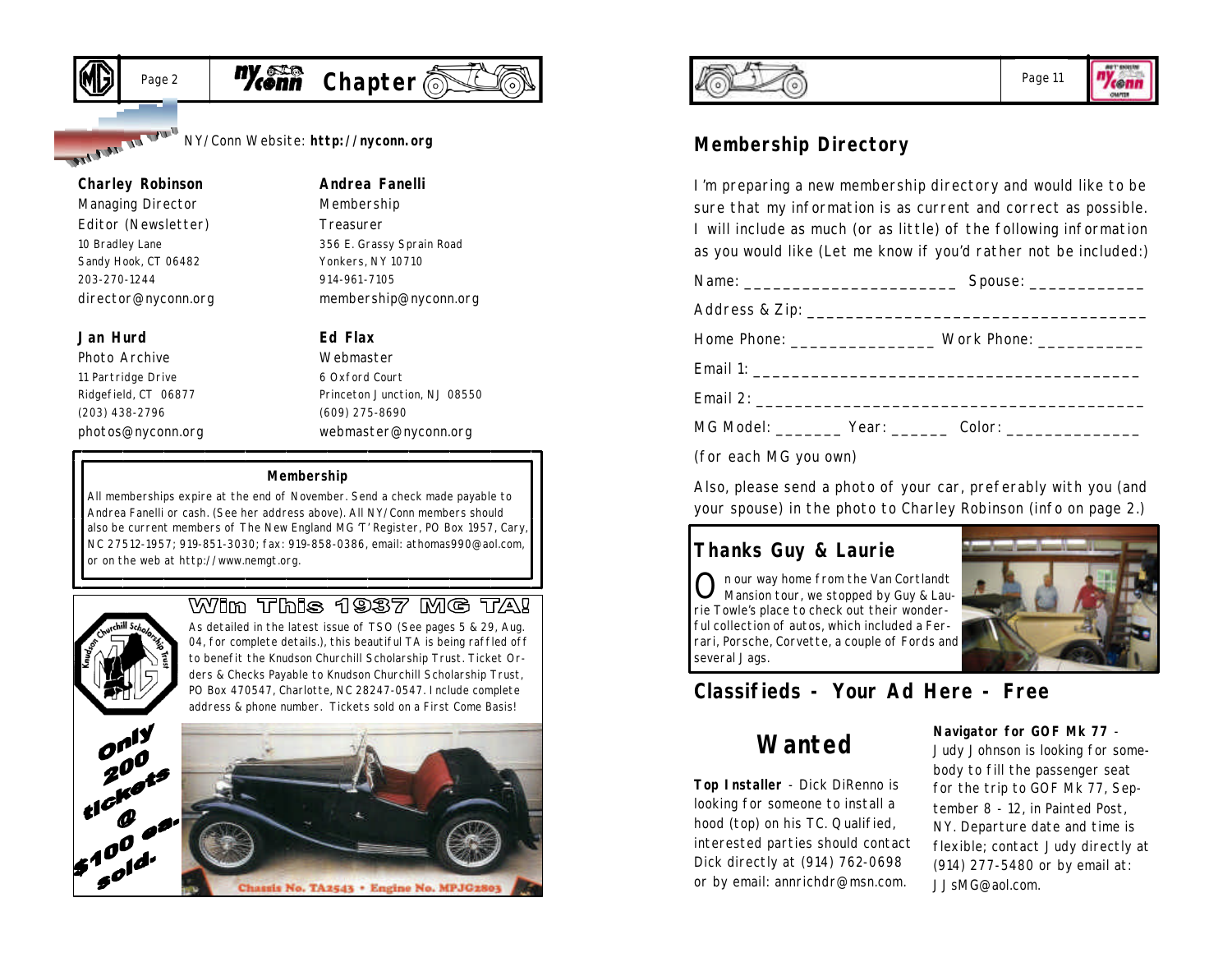

# **Fitting Tube Shocks** (Continued)

cause wear or failure of a part. This is a proven modification. But please be advised if you attempt it, you do so entirely at your own risk.

Page 10

*-Butch Smith*

*The shock kits are available from Butch Smith, 8408 Gambrill Lane, Springfield, VA 22153; 703-569-1508; FAX 703- 688-0635; email: bjmga@earthlink.net for \$55 plus shipping, without the shocks. You will need two Monroe shocks # 33033. These shocks contain one ½-in. ID bushing each. You will need two more which are included in the kit. Butch* 

*other manufacturers like Gabriel and Koni, but he hasn't checked this out because the Monroe's work fine for him. If you can't find the shocks locally, Butch suggests IWI Motor Parts in Cedar Rapids, Iowa; 1-888-510-7278 or www.iwimotorparts.com. The shocks are \$19.90 each plus shipping (Shipping to Virginia is \$6.50 for two shocks.)*

*believes this number is universal for* 

*Photos courtesy of Dave Werblow. Drawings from Butch Smith's Instruc-*

*tions.*

*--CR*

# **Tech Tips of the Month**

### **Fuel Pump Noises: Three Suggestions**

*The following article is borrowed from and reprinted with permission of the Connecticut MG Club.*

1. Listen to your pump when you switch on the ignition after the car has stood some time from a hot run. *Tick-a-tick-a-tick* faster than you can say it is what you should hear, if sufficient evaporation has taken place. If you get this, fine. If it's followed by a slow tick, you have a leaking carburetor needle valve. If all you get is a slow tick, them most likely your pump is on the way out and will let you down. Fix it before it gets you! There are other causes of a slow tick, such as blockage on the delivery side, etc. but the pump's the first suspect.

2. Inspect your pump before fitting-- trust NOTHI NG!

3. USE YOUR MG REGUALARLY THRUOUT THE YEAR.

4. The Magnette has a great fuel pump!

**Shock Fluid** (For those staying with stock lever-arm shocks)

*The following article was posted by Dave DuBois (*ddubois@sinclair.net*) on The Ontario MG 'T' Register website: http:// www.omgtr.ca/index.htm*

T he best (and cheapest) shock absorber fluid to get is motorcycle fork oil. It comes in various weights so you can set things to ride as stiff as you like - I use 10W and find it to be a good ride level. Just go into your local motorcycle shop to get the fluid.

#### Page 3 **Zeemn**

# YOU'LL GET MORE THAN JUST WET



**CRAFTIN** 

# **Fun In The Sun & Water**



*By Thursday, Aug. 12th*

**O**ur hope this year is for far better weather than we had last year, but rain or shine we're on for Saturday, August weather than we had last year, but 14th, for the Beck/Robinson poolside extravaganza. Either way, pop-up tents will be available to protect us from the elements and I'll clear some space in the barn in case we have another torrential downpour like last year's.

In addition to the pool and hot tub, this year's entertainment committee has a few other diversions to keep you occupied. Just a hint: You might want to get out your sticky wickets or pry the footgear off your horse to get in a few practice rounds so you can strut your stuff at party time.

The grill will be available throughout the day for hamburgers, hot dogs or whatever you want to bring. Beer, wine, soda and juice will be available. Bring a salad or dessert to share. Directions - Page 6.

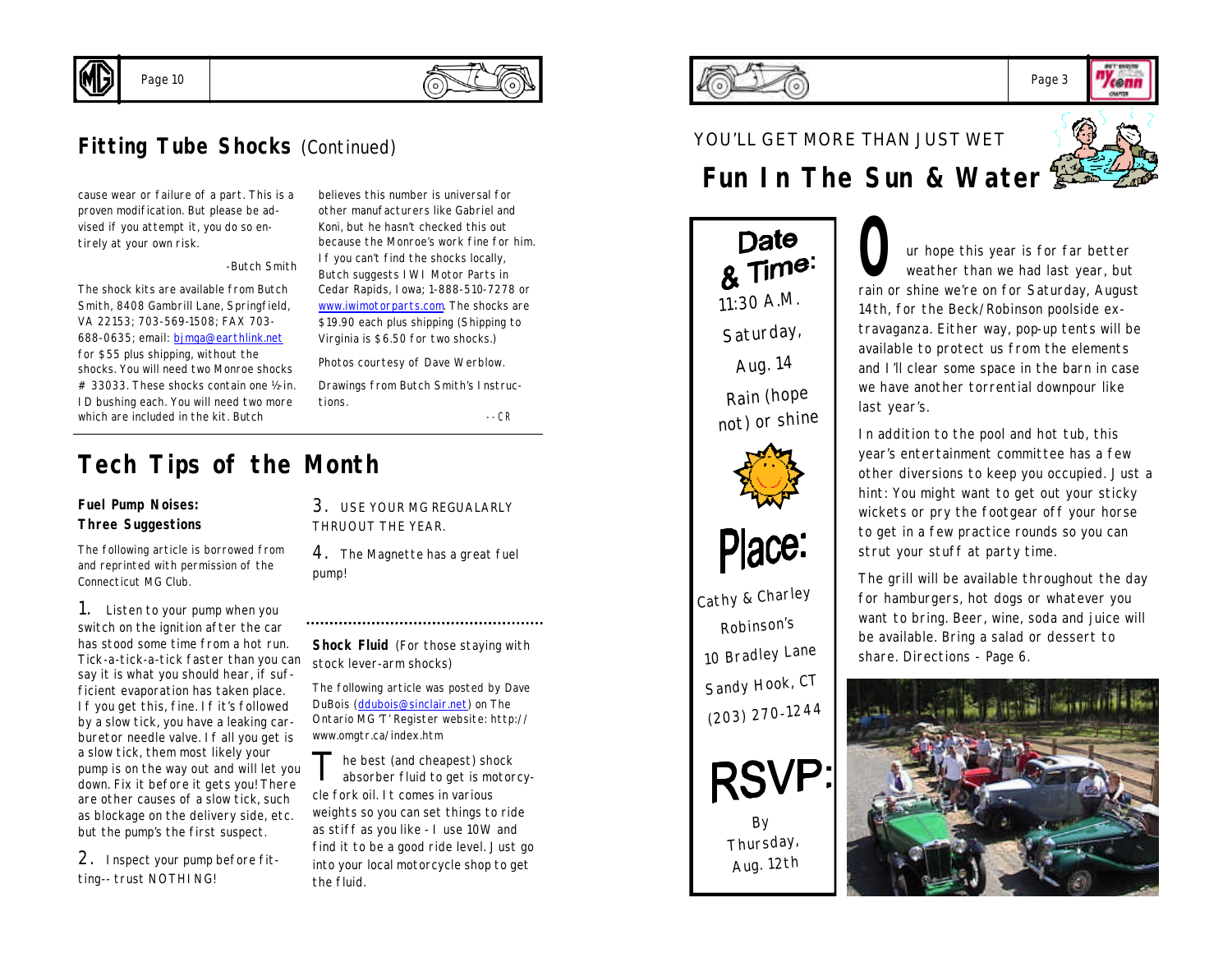|             | Page 4         |     |     |     | $\circ$ |     |  |
|-------------|----------------|-----|-----|-----|---------|-----|--|
| August 2004 |                |     |     |     |         |     |  |
| Sun         | Mon            | Tue | Wed | Thu | Fri     | Sat |  |
| 1           | $\overline{2}$ | 3   | 4   | 5   | 6       | 7   |  |
| 8           | 9              | 10  | 11  | 12  | 13      | 14  |  |
| 15          | 16             | 17  | 18  | 19  | 20      | 21  |  |
| 22          | 23             | 24  | 25  | 26  | 27      | 28  |  |
| 29          | 30             | 31  |     |     |         |     |  |

## **Schedule of Events** (NY/Conn events in bold)

- August 14: **Beck/Robinson Fun In The Sun** (See page 3)
- August 15: MG-Rover Day, Larz Anderson Museum, Brookline, MA. www.mot.org; 617-522-6547.
- August 21: British Car Day, Rhinebeck Aerodrome Museum, Rhinebeck, NY
- August 22: Vanderbilt Invitational Concours, Centerport, L.I., NY. Register with the MG Car Club, L.I. Centre (\$25) before August 8. I have info and application forms or contact Ashton Kalloo at: (631) 872-7487 or email: ARKALLOO@msn.com
- September 3-6: Rolex Vintage Festival, Lime Rock Park, CT. 800- RACE-LRP.
- September 7: CTMG Monthly Meeting, 7:30PM, 860-482-MGMG
- September 8-12: **GOF Mk 77**, Painted Post, NY. Contact The New England MG 'T' Register, Charlie Searles, 57 Washington Rd., Pittsford, NY 14534; email: csearles@rochester.rr.com
- September 11: FallFest 2004, All British Autos & Cycles. Sponsored by Moss Motors, & NJ Triumph, Eastern NY MGA & A-H Sports & Touring Clubs. Awards in 24 classes. Info: Lawrence Gersten, 908-879-3993; or email austhealey@aol.com.



"Yeenn **CHAPTER** 

tusk

1/2" Bushing

#### **Butch Smith's Instructions:**

- Jack rear of car and block; remove rear wheels. Start work on passenger side.
- Loosen the shock link first from the shock bracket.
- Loosen and remove the two bolts holding the lever arm shock to the frame. Retain the hardware for reuse.
- Remove the shock link from the shock bracket.
- Insert the ½-in. bushing into upper end of shock. Mount the shock to the adapter plate using a ½-in. by 2 ½-in. hex bolt. Two to three flat washers may be needed to shim for alignment. Torque to 40 ft./lbs.
- Mount adapter plate to frame with retained hardware.





side.

FRAME

Bushin

• Secure wheels, lower and unblock the car. Enjoy your "U.S. it" MG! Tell your friends.

I have installed this conversion on my '60 MGA roadster and my '67 MGBGT (My daily driver with approximately 7,000 miles since converting. Further testimony: Tom Ford, a local *[Washington, DC]* MGA owner, drove his '58 to the Oregon GT and back last July with this shock conversion on his car.). Although there seemed to be acceptable clearance for the fuel lines, I did reroute them with gasoline resistant rubber fuel lines. I'm using the standard SU pump on both. Of course, you can go to a solid state electric pump and avoid any additional modifications. Obviously, make sure no other components are near the shocks; like wires or anything that might

*(Continued on page 10)*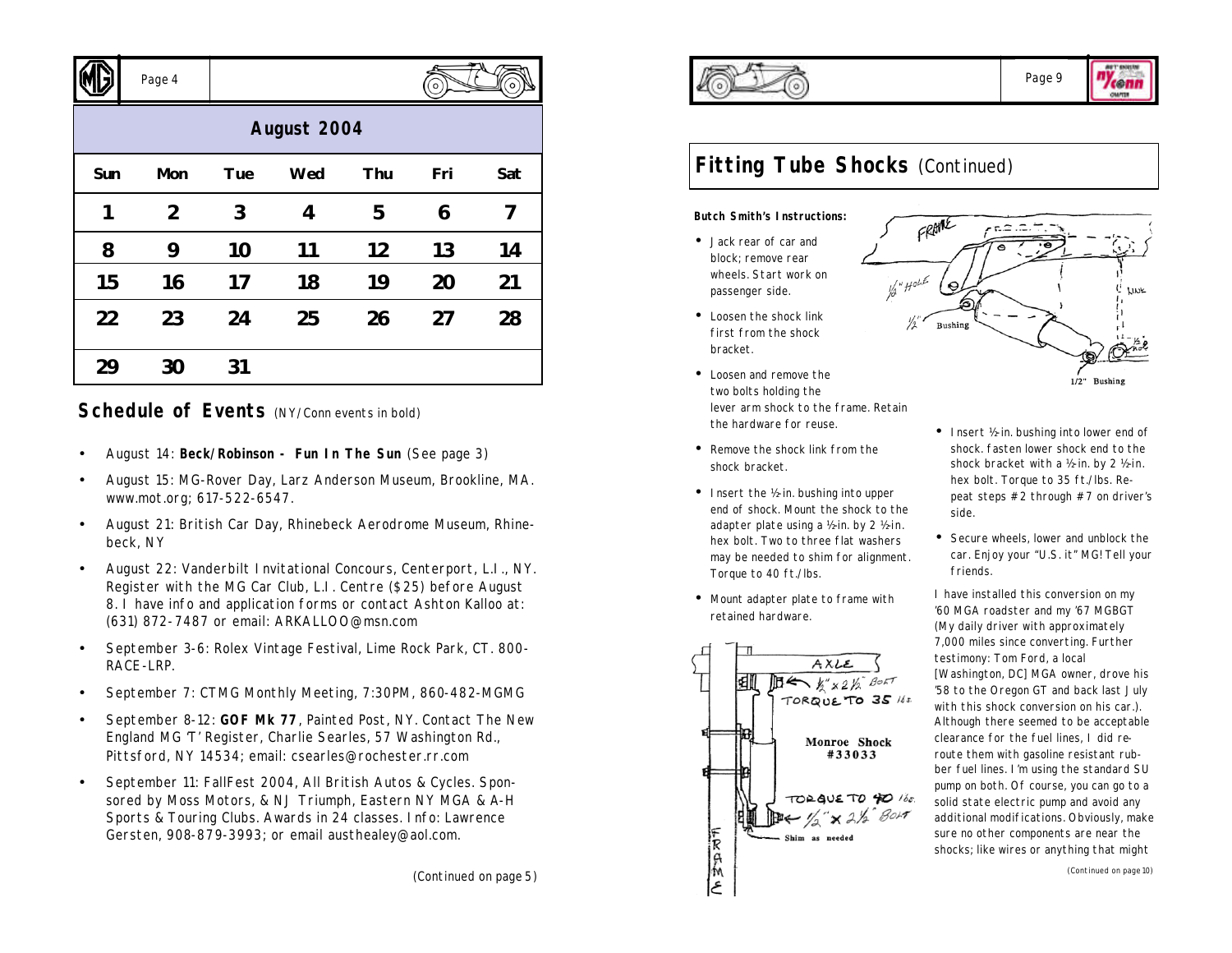

Page 8

*Want to improve the safety, handling and comfort of your TD or TF (or A or B, for that matter)? In the January, 2004, issue of The Mowog News, (the newsletter of the Connecticut MG Club), Dave Werblow detailed the procedure for replacing the original lever action MG shocks with a modern tube version. While some of our members like to keep their cars as original as possible, others like to make modifications that will increase safety, comfort or handling. Because this modification offers all three of these advantages, promises to reduce maintenance and, best of all, is completely reversible with no modifications to the chassis or suspension of your MG, you might want to consider it for your car. Here's Dave's story followed by the step by step instructions as offered by Butch Smith, the source for the conversion kit.*

I have had tube shocks on the rear of my MGA for a number of years now and they are a great improvement over the original lever action ones. These photos show the installation of tube





shocks on the TF. The major difference being that on the A they are mounted on the inside of the frame rails.

The kit available from Butch Smith includes the necessary upper brackets, washers, bolts and gas tube shocks (*Ed. Note: shocks sold separately*). The upper bracket would be switched sides on a rubber bumper B so that the anchor point is lower to make up for the difference in suspension height.

On the chrome Bs, MGAs, and TDs they are mounted as on the TF. The original lower shock plate/bracket on the bottom spring needs to be switched from right to left spring and turned upside down.

It is a very straightforward installation; no welding, no hole to drill, just bolt it on. *-Dave Werblow*

*(Continued on page 9)*





### **Schedule of Events** (Continued)

- September 11-12: Beaulieu International Autojumble, National Motor Museum, Hampshire, UK
- September 16-19: British Invasion, Stowe, VT. MG is the featured marque at NE's largest British Car Show & Celebration. Pre-registration deadline: September,6 2004. www.britishinvasion.com
- September 19: Southbury Antique Car Show & Swap Meet, Southbury, CT
- September 25: **Kirk's—The Bocce Ball**
- September 26: Jaguar Club Purr-Inn, Litchfield Inn, Litchfield,  $C<sub>CT</sub>$
- October 2: 4th Annual British & Foreign Auto Show & Jumble, Somers, CT Pre-registration deadline Sept. 25th. Info; Gary Booker, 203-230-9782- Office; 203-530-9013 - Cell.
- October 9-11: British Legends Weekend. A terrific 3-day event hosted by The Cape Cod British Car Club. Check out their awesome website at: http://www.capecodbritishcarclub.org
- October 15-17: EURO 2004 Auto Festival, Spartanburg, SC, MG is the featured marque. Show benefits American Red Cross. 864- 814-1078; FAX 864-599-5456. Registration & general info: Betty Harbison, email: euroautofest@bellsouth.net
- October 16: '50's Classic Car Extravaganza to be held on the Wildwood Boardwalk as part of a Fabulous 50's weekend, oct. 15- 17. For more info; Dee Barrett, 609-522-4546 or www.wildwoods.org
- October 17: CT MG Club Pre-Columbian Charity Run. The CT MG Club is planning a scenic tour of the CT countryside. There will be a \$20 entry fee per car which will be donated to the CT Food Bank. They are hopeful of a large donation made possible by the participation of any area car clubs, British or otherwise. It's a great tour and a worthy cause so please join in.
- October 23: **Culture in the Country with Judy & Patricia** (Send your ideas for future outings to Judy Johnson.)
- December 5: (5 PM 10PM) **NY/Conn Holiday Party**, Tap Room, Chuck's Steak House, Danbury, CT.